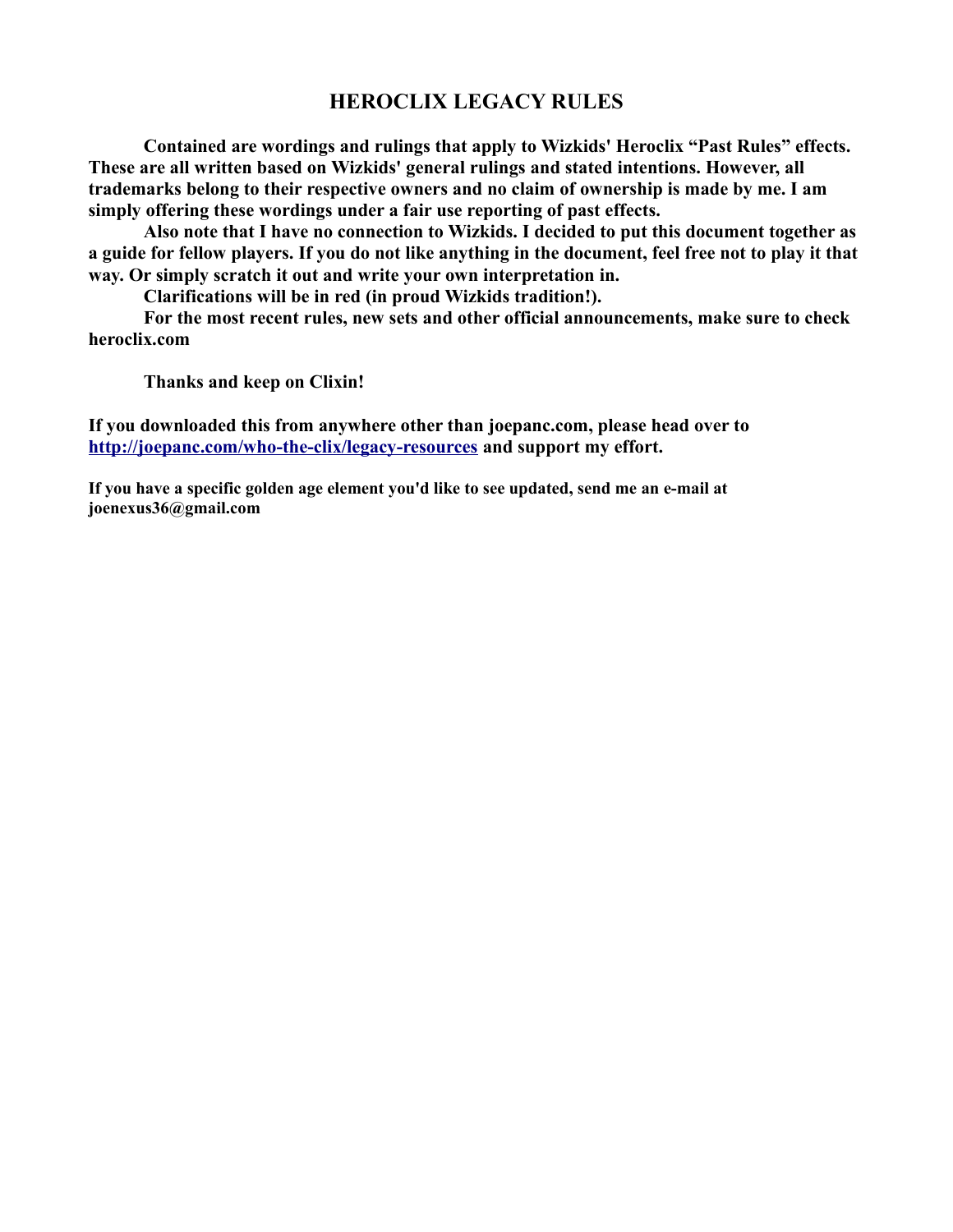## **EPIC BATTLES**

A battle cannot be considered "Epic" unless its Build Total is 400 points or more. Because Epic battles are a Past Rules concept, make sure you ask your judge if a tournament will be considered an Epic battle.

Epic Actions can only be used during Epic Battles. Horde Tokens also behave differently during Epic Battles.

## **EVENT DIALS**

Event dials change one or more rules in a HeroClix battle. Because these changes can be significant including alterations to the build total, limitations on what can be included in a force, rules in effect during the battle, or the victory conditions for the battle—all players should understand and must agree to the use of an event dial before assembling their forces. In a tournament, if both players agree to use an event dial, they can. If either player does not agree, no event dials can be played.

Only one event dial can be used in a game. Where they conflict, rules for event dials override the rules in the rule book. If both players have an event dial and agree to use them, first player gets to use theirs.

Event dials shape events on the battlefield using rules that change during the course of a game. Battlefield Conditions can't be used in a game in which the Event Dial is being used.

Before the beginning of the game, turn the event dial so that a green line appears in the stat slot; the event dial can't be turned back (counterclockwise) past this line. If, while playing an event dial, a red line appears in the slot, the dial can't be turned forward (clockwise) past this line, though an effect might turn it back. If an event dial has no red line, continue to turn it clockwise past the green line and it is considered to have no end. The event card associated with an event dial explains the rules associated with the dial with a few symbols.

**Checkmark:** Sets the scene for a game by describing any prerequisites for using the dial, special setup procedures, and any other special rules.

**Hourglass:** Indicates when to turn the event dial; if not otherwise specified, turn the dial clockwise one click at the indicated time.

**Trophy:** Changes or additions to the game's victory conditions.

The event card also describes the effects the event dial will have on a game. Each effect listed on an event card is preceded by a colored circle. When a circle of that color appears in the slot of the associated event dial, the described effect is active.

# **HORDE TOKENS**

Horde tokens are bystander tokens marked with the **M** symbol. Unlike other characters, identical Horde tokens (those with the same set symbol and collector number) can share a single square on the battlefield by being stacked. When stacked they can use special powers called Horde powers. Many Horde powers scale with the number of tokens in the Stack.

#### **STACKING AND UNSTACKING HORDE TOKENS**

Two or more identical friendly Horde tokens in the same square after resolutions is a Stack. A Stack can contain up to the maximum number of Horde tokens indicated on the token next to the **M** symbol. Horde tokens may be stacked during their placement in the starting area at the beginning of the game. Horde tokens may only be stacked if they began the game on the same force. When a Horde token or a Stack enters a square occupied by an identical Horde token/Stack, you may choose to have the tokens merge into one Stack. If a single Horde token/Stack merges into another Stack, the action that caused the token/Stack to move immediately ends and the Stack is given the action token that the token/Stack would have been given at the resolution of its action. Stacks that move through single Horde tokens may continue their action normally.

Two Stacks can also merge, but are still limited by the maximum Stack size. Any remaining tokens are placed in the last square moved through before merging. When a single Horde token joins or creates a Stack, if the resulting Stack is already marked with an action token (or two) do not place a token on the Stack. Stacks break away normally; single Horde tokens also need to break away when they are moving out of a Stack.

As tokens and Stacks merge into a single Stack, any game effects with an ongoing duration that are affecting the token or Stack are now affecting the Stack. In the cases where this causes an illegal